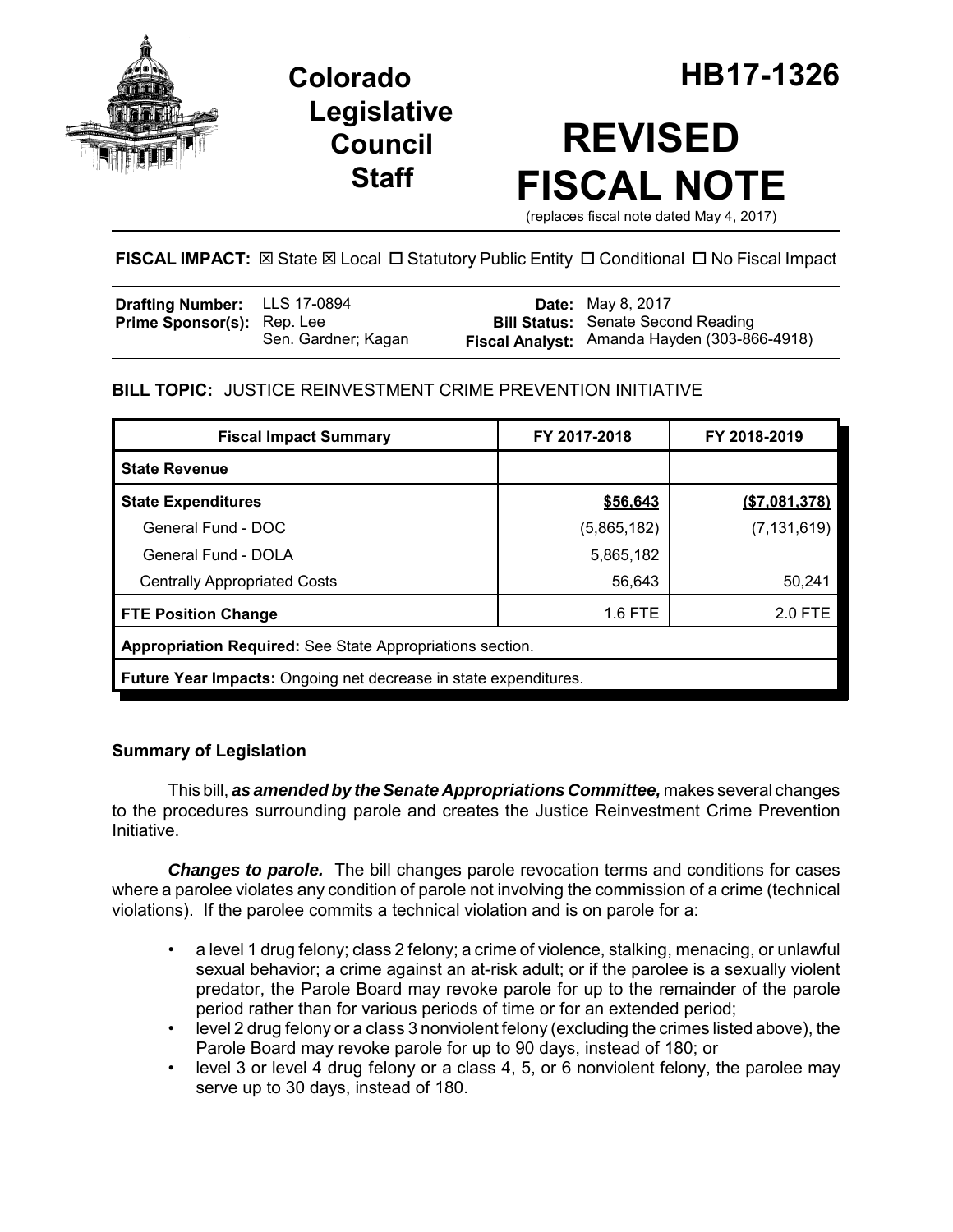May 8, 2017

The bill changes the maximum time a revoked parolee can be held in the preparole release and revocation facility from 180 to 90 days. The bill repeals the Department of Corrections' authority to operate community return-to-custody facilities. It directs the Parole Board to conduct parole release review in lieu of a hearing, without the presence of the inmate, if the inmate is assessed to be a "low" or "very low" risk and victim notification is not required by law. Prior to parole release hearings, the Division of Adult Parole must conduct a parole plan investigation and inform the Parole Board of the results. If the Parole Board finds the plan inadequate, it may table the parole release decision and require the Division to submit a revised plan within 30 days.

*Justice Reinvestment Crime Prevention Initiative.* The bill creates the Justice Reinvestment Crime Prevention Initiative (initiative) in the Department of Local Affairs (DOLA). Subject to available appropriations, the Division of Local Government must administer the initiative to expand small business lending and provide grants aimed at reducing crime and promoting community development in the target communities of north Aurora and southeast Colorado Springs. The division must report annually to the General Assembly on the progress and outcomes of the initiative. The initiative sunsets on September 1, 2020.

*Small business lending.* On and after August 10, 2017, DOLA must develop and implement the initiative to expand small business lending in the target communities. On or before September 10, 2017, it must issue a request for participation and select one or more nondepository community development financial institution loan funds to participate in the initiative. The bill specifies the terms under which the initiative and any participating loan funds must operate. DOLA may retain up to 15 percent of funding received for small business lending in a loan loss reserve fund.

*Grant program.* On and after August 10, 2017, DOLA must develop and implement a grant program to provide funding to eligible entities for programs, projects, or direct services aimed at reducing crime in the target communities. Within a month of that date, it must issue a request for participation and select a community foundation or foundations to manage the grant program. The bill specifies the roles and responsibilities that the participating foundation(s) must adhere to, and it outlines the permissible uses of grant funding. DOLA must transfer to the community foundation(s) the administrative costs related to managing the grant program, which may not exceed 4 percent of the appropriation.

#### **State Expenditures**

This bill results in a net increase in state expenditures of \$56,643 in FY 2017-18 and a net decrease of \$7,081,378 in FY 2018-19. It decreases General Fund expenditures in the Department of Corrections (DOC) by \$5,855,296 in FY 2017-18 and \$7,183,209 in FY 2018-19. There is an increase of 0.8 FTE in FY 2017-18 and 1.0 FTE in FY 2018-19 in DOC. The bill increases General Fund expenditures in DOLA by \$5,911,939 and 0.8 FTE in FY 2017-18 and by at least \$101,831 and 1.0 FTE in FY 2018-19. These impacts are shown in Table 1 and discussed below.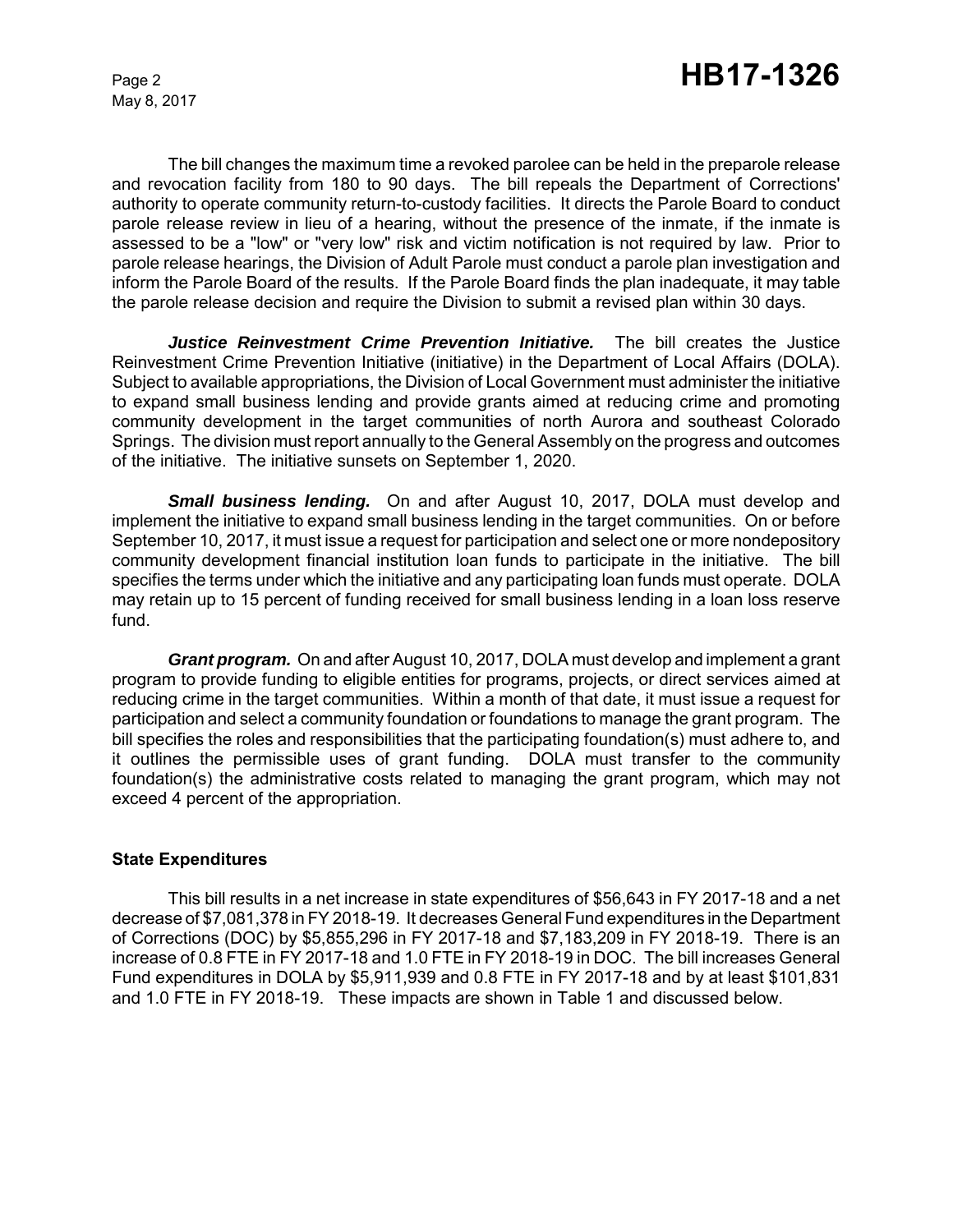May 8, 2017

| Table 1. Expenditures Under HB17-1326              |               |               |  |  |  |
|----------------------------------------------------|---------------|---------------|--|--|--|
| <b>Cost Components</b>                             | FY 2017-18    | FY 2018-19    |  |  |  |
| <b>Department of Corrections</b>                   | (\$5,855,296) | (\$7,183,209) |  |  |  |
| <b>Personal Services</b>                           | 36,254        | 45,319        |  |  |  |
| <b>FTE</b>                                         | 0.8 FTE       | 1.0 FTE       |  |  |  |
| <b>Operating Expenses and Capital Outlay Costs</b> | 5,463         | 950           |  |  |  |
| <b>Computer Programming</b>                        | 103,824       |               |  |  |  |
| Centrally Appropriated Costs*                      | 9,886         | 12,357        |  |  |  |
| <b>Prison Bed Reduction</b>                        | (6,010,723)   | (7, 241, 835) |  |  |  |
| <b>Department of Local Affairs</b>                 | \$5,911,939   | \$101,831     |  |  |  |
| <b>Personal Services</b>                           | \$44,503      | \$53,943      |  |  |  |
| <b>FTE</b>                                         | $0.8$ FTE     | 1.0 FTE       |  |  |  |
| <b>Operating Expenses and Capital Outlay Costs</b> | 5,763         | 1,250         |  |  |  |
| Travel                                             | 735           | 735           |  |  |  |
| <b>Computer Programming</b>                        | 48,288        | 6,592         |  |  |  |
| <b>Legal Services</b>                              | 4,753         | 1,426         |  |  |  |
| Small Business Lending and Grant Funding           | 5,761,140     | TBD           |  |  |  |
| Centrally Appropriated Costs*                      | 46,757        | 37,885        |  |  |  |
| <b>TOTAL</b>                                       | \$56,643      | (\$7,081,378) |  |  |  |

*\*Centrally appropriated costs are not included in the bill's appropriation.*

*Assumptions.* Based on current trends in DOC, the fiscal note assumes that approximately 1,240 non-violent offenders will fall into the 30-day revocation period and 218 non-violent offenders will fall into the 90-day revocation period specified by the bill. The 1,240 offenders will spend less time in jail and in prison or community return-to-custody facilities (CRCF) as a result of the bill. The 218 offenders will spend less time in prison or CRCF as a result of the bill. The fiscal note makes the following assumptions in calculating the reduction in expenditures:

- The bill will take effect August 9, 2017. The reduction in expenditures has been prorated by 83 percent in FY 2017-18 to reflect savings beginning September 1, 2017.
- The reduction in expenditures from jail reimbursements totals \$920,573, prorated to \$764,076 in FY 2017-18. DOC reimburses county jails at a daily rate of \$54.39. The reduction in expenditures is calculated using the average daily population of the 1,240 offenders who spend time in county jails as a result of TPV revocations.
- The reduction in expenditures from private prison beds totals \$3,913,951, prorated to \$3,248,579 in FY 2017-18. The average daily rate for prisons is \$56.80. The reduction in expenditures is calculated using the average daily population of non-violent parolees revoked for TPVs in prison facilities.
- The reduction in expenditures from the elimination of CRCF totals approximately \$2,407,311, prorated to \$1,998,068 in FY 2017-18. DOC currently receives \$3,241,110 for CRCF. Some of this funding is used for intermediate sanctions, such as jail-based treatment. The average daily population in CRCF beds for jail-based treatment is 80 offenders. DOC has already received funding for 38 of these beds through an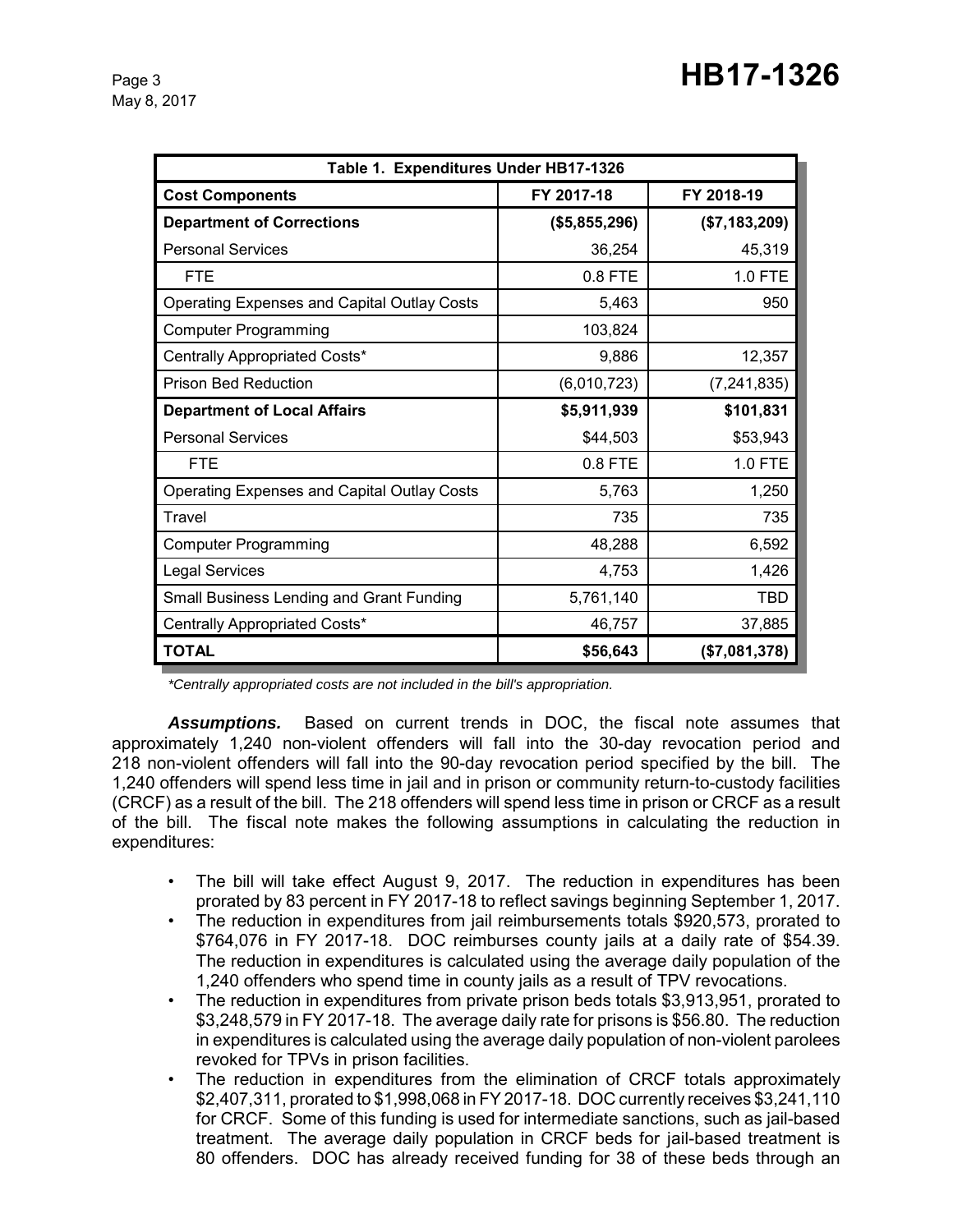FY 2017-18 decision item. The fiscal note assumes that DOC requires funding to reimburse jails for the remaining 42 beds at \$54.39 per day (or \$833,799 total funds), resulting in an overall decrease in CRCF funds of \$2,407,311 (\$2,118,434 in FY 2017-18). If the Parole Board recommends intermediate sanctions more often in lieu of the 30-day revocation period, DOC may need to request additional funding for jail-based treatment through the annual budget process.

**Department of Corrections.** The Division of Adult Parole within DOC requires an additional administrative assistant to help with parole plan investigations. Standard operating expenses and capital outlay costs have been included. The fiscal note assumes a start date of September 1, 2017. DOC requires additional computer programming: approximately 1,008 hours at \$103 per hour to change applications related to Parole Board hearings, time/release action notices, and the Parole Board scheduling system. If the bill results in more frequent technical parole revocations, and therefore more frequent revocation hearings, the Division of Adult Parole, time release operations, and the Parole Board may need to request additional appropriations through the annual budget process.

*Department of Local Affairs.* Beginning September 1, 2017, DOLA requires one additional FTE to administer the small business lending and grant program established by the bill. Operating expenses and capital outlay costs include printing and postage expenses of \$300 to mail program grants, contracts, and annual notices of funding availability. Personal services and operating expenses have been prorated to account for a September 1, 2017, start date and the General Fund pay date shift. Travel expenses assume annual reimbursement of 1,500 vehicle miles traveled in order to provide oversight and management of the program's participants and grantees in Aurora and Colorado Springs. DOLA requires legal services for initial rule-making and ongoing updates and computer programming to allow secure access to its grant application portal for grantees and program participants. The bill appropriates \$5,761,140 for small business lending and grants. Small business loans are capped at \$50,000; grant award size is not specified in the bill. DOLA will determine how many loans and grants to make through the initiative. The fiscal note assumes that all funds will be disbursed in FY 2017-18; total funding for grants and loans in FY 2018-19 is unknown at this time and will depend on future appropriations made by the General Assembly.

*Centrally appropriated costs.* Pursuant to a Joint Budget Committee policy, certain costs associated with this bill are addressed through the annual budget process and centrally appropriated in the Long Bill or supplemental appropriations bills, rather than in this bill. The centrally appropriated costs subject to this policy are estimated in the fiscal note for informational purposes and summarized in Table 2.

| Table 2. Centrally Appropriated Costs Under HB17-1326                |            |            |  |  |  |  |
|----------------------------------------------------------------------|------------|------------|--|--|--|--|
| <b>Cost Components</b>                                               | FY 2017-18 | FY 2018-19 |  |  |  |  |
| Employee Insurance (Health, Life, Dental, and Short-term Disability) | \$13,650   | \$17,059   |  |  |  |  |
| Supplemental Employee Retirement Payments                            | 7.237      | 8,894      |  |  |  |  |
| <b>Indirect Costs</b>                                                | 29.756     | 18,288     |  |  |  |  |
| <b>Leased Space</b>                                                  | 6,000      | 6,000      |  |  |  |  |
| <b>TOTAL</b>                                                         | \$56,643   | \$50,241   |  |  |  |  |